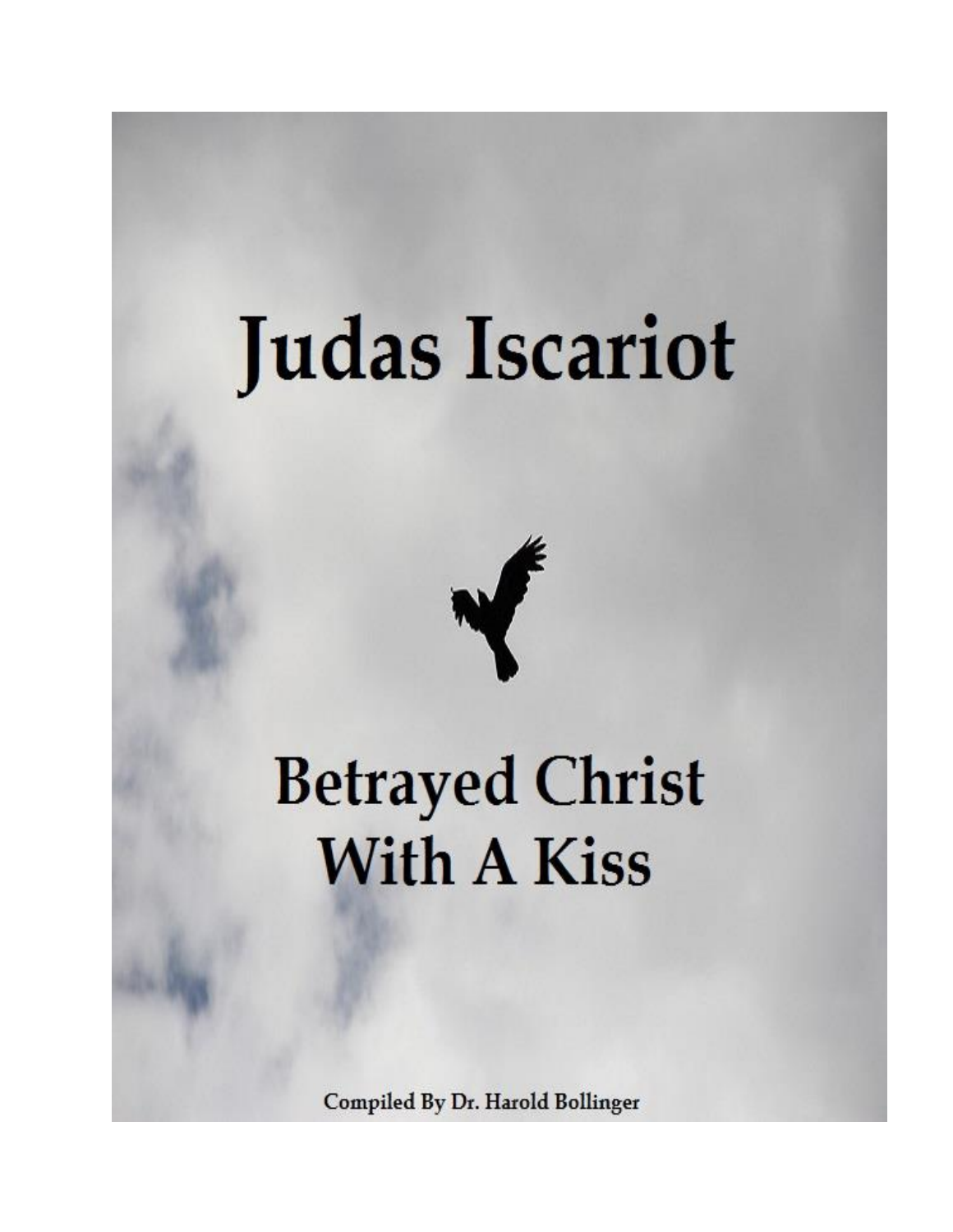#### **Overview**

# **JUDAS ISCARIOT DESIRE PLACED HIM IN A POSITION WHERE SATAN COULD MANIPULATE HIM**

Judas's story is told in the Gospels. He is also mentioned in Acts 1:18-19

It is easy to overlook the fact that Jesus chose Judas to be his disciple. We may also forget that while Judas betrayed Jesus, *all* the disciples abandoned him.

With the other disciples, Judas shared a persistent misunderstanding of Jesus mission. They all expected Jesus to make the right political moves.

When he kept talking about dying, they all felt varying degrees of anger, fear, and disappointment. They didn't understand why they had been chosen if Jesus mission was doomed to fail.

We do not know the exact motivation behind Judases betraval. What is clear is that Judas allowed his desires to place him in a position where Satan could manipulate him. Judas accepted payment to set Jesus up for the religious leaders.

He identified Jesus for the guards in the dimly lit Garden of Gethsemane. It is possible that he was trying to force Jesus hand—would Jesus or would Jesus not rebel against Rome and set up a new political government?

Whatever his plan, though, at some point Judas realized he didn't like the way things were turning out. He tried to undo the evil he had done by returning the money to the priests, but it was too late.

The wheels of Gods sovereign plan had been set into motion. How sad that Judas ended his life in despair without ever experiencing the gift of reconciliation God could give even to him through Jesus Christ.

Human feelings toward Judas have always been mixed. Some have fervently hated him for his betrayal. Others have pitied him for not realizing what he was doing. A few have tried to make him a hero for his part in ending Jesus earthly mission.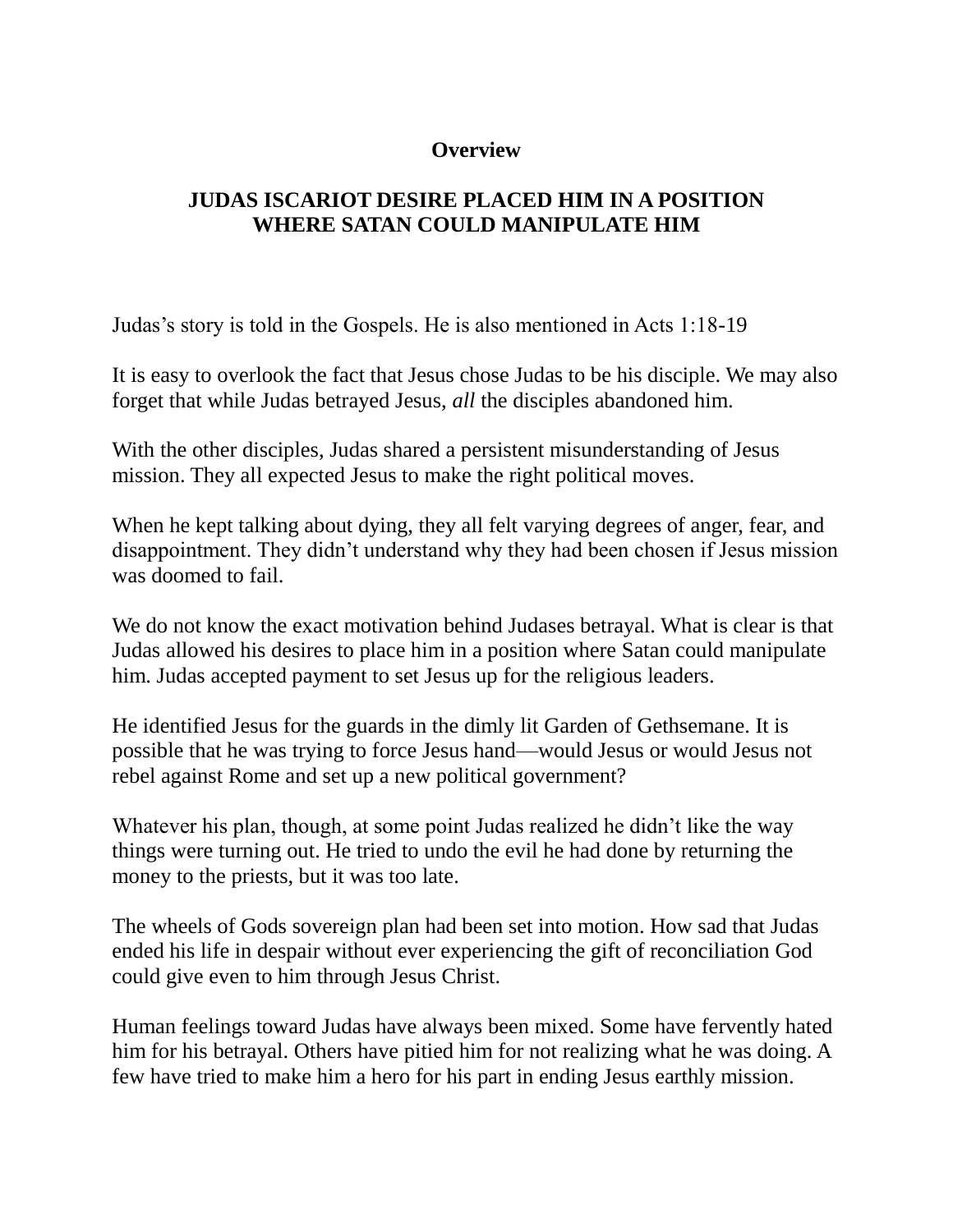Some have questioned Gods fairness in allowing one man to bear such guilt. While there are many feelings about Judas, there are some facts to consider as well. He, by his own choice, betrayed Gods Son into the hands of soldiers (Luke 22:48).

He was a thief (John 12:6). Jesus knew that Judas's life of evil would not change (John 6:70). Judas's betrayal of Jesus was part of Gods sovereign plan (Psalm 41:9; Zech. 11:12, 13; Matthew 20:18; 26:20-25; Acts 1:16, 20).

In betraying Jesus, Judas made the greatest mistake in history. But the fact that Jesus knew Judas would betray him doesn't mean that Judas was a puppet of Gods will. Judas made the choice.

God knew what that choice would be and confirmed it. Judas didn't lose his relationship with Jesus; rather, he never found Jesus in the first place. He is called "doomed to destruction" (John 17:12) because he was never saved.

Judas does us a favor if he makes us think a second time about our commitment to God and the presence of Gods Spirit within us. Are we true disciples and followers, or uncommitted pretenders?

We can choose despair and death, or we can choose repentance, forgiveness, hope, and eternal life. Judas's betrayal sent Jesus to the cross to guarantee that second choice, our only chance. Will we accept Jesus free gift, or, like Judas, betray him?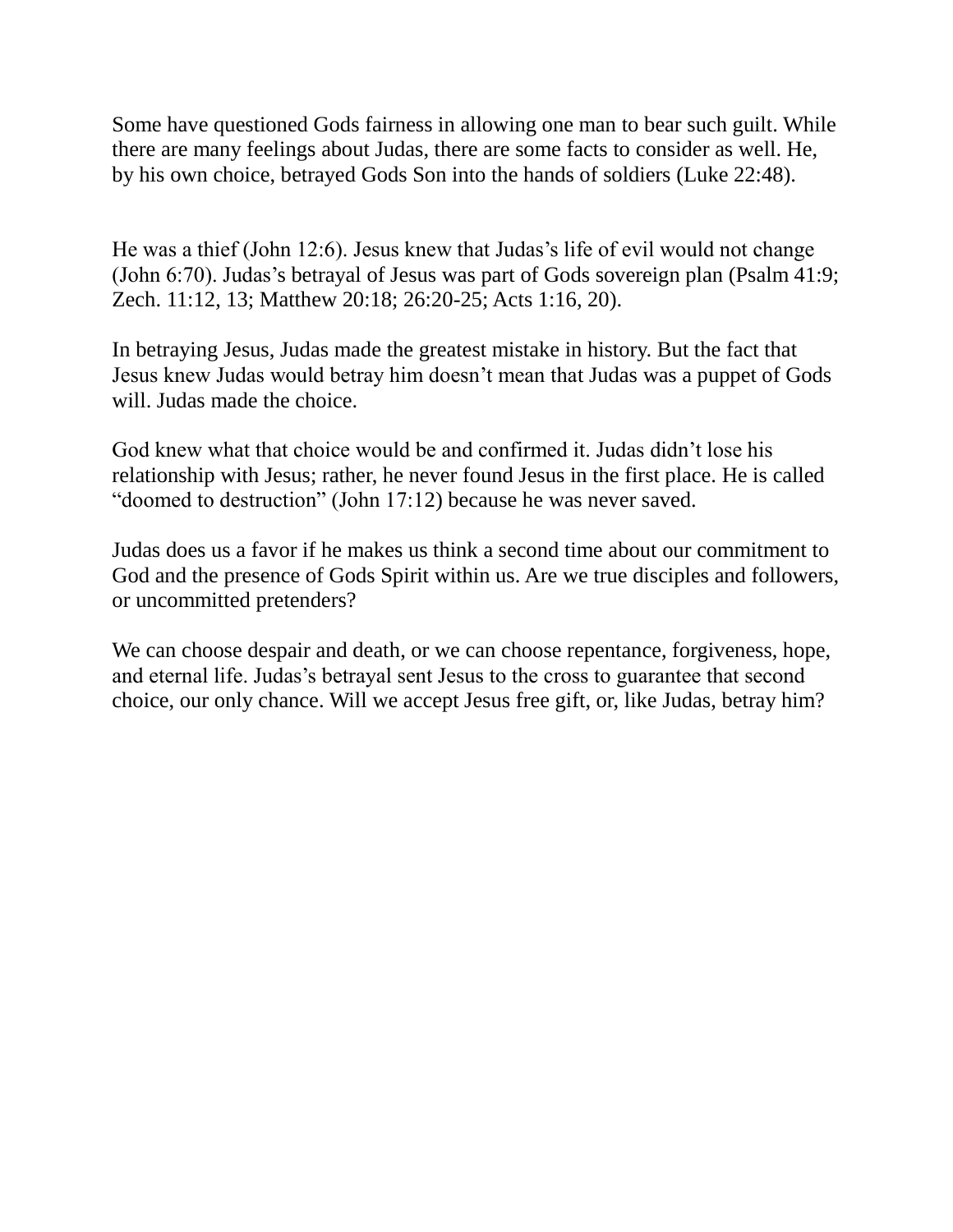# **Judas betrays the Lord Jesus**

#### **Matthew 26:47-50**

And even as he said this, Judas, one of the twelve disciples, arrived with a mob that was armed with swords and clubs. They had been sent out by the leading priests and other leaders of the people.

Judas had given them a prearranged signal: "You will know which one to arrest when I go over and give him the kiss of greeting." So Judas came straight to Jesus. "Greetings, Teacher!" he exclaimed and gave him the kiss.

Jesus said, "My friend, go ahead and do what you have come for." Then the others grabbed Jesus and arrested him.

Judas had told the crowd to arrest the man he kissed. This was not an arrest by Roman soldiers under Roman law, but an arrest by the religious leaders. Judas pointed Jesus out not because Jesus was hard to recognize, but because Judas had agreed to be the formal accuser in case a trial was called. Judas was able to lead the group to one of Jesus' retreats where no onlookers would interfere with the arrest.

# **Judas guides the temple police to arrest Jesus.**

#### **Acts 1:16-25**

"Brothers, it was necessary for the Scriptures to be fulfilled concerning Judas, who guided the Temple police to arrest Jesus. This was predicted long ago by the Holy Spirit, speaking through King David. Judas was one of us, chosen to share in the ministry with us."

Judas bought a field with the money he received for his treachery, and falling there, he burst open, spilling out his intestines.

The news of his death spread rapidly among all the people of Jerusalem, and they gave the place the Aramaic name Akeldama, which means "Field of Blood.")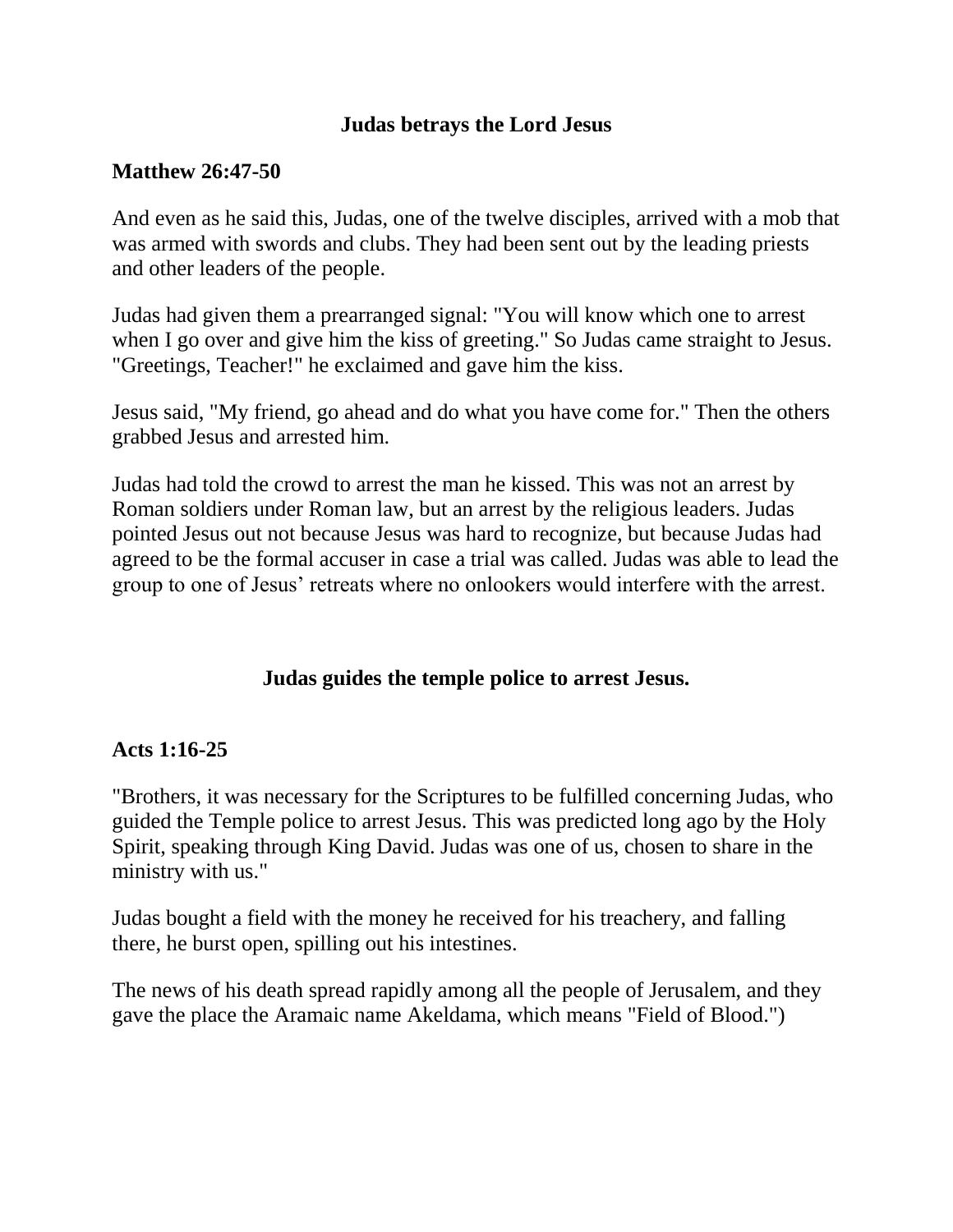Peter continued, "This was predicted in the book of Psalms, where it says, 'let his home become desolate, with no one living in it.' And again, 'Let his position be given to someone else.'

"So now we must choose another man to take Judas's place. It must be someone who has been with us all the time that we were with the Lord Jesus— from the time he was baptized by John until the day he was taken from us into heaven. Whoever is chosen will join us as a witness of Jesus' resurrection."

So they nominated two men: Joseph called Barabbas (also known as Justus) and Matthias.

Then they all prayed for the right man to be chosen. "O Lord," they said, "you know every heart. Show us which of these men you have chosen as an apostle to replace Judas the traitor in this ministry, for he has deserted us and gone where he belongs."

# **Scripture review**

This was the first church business meeting. The small group of 11 had already grown to more than 120. The main order of business was to appoint a new disciple, or apostle, as the 12 were now called.

While the apostles waited, they were doing what they could—praying, seeking God's guidance, and getting organized. Waiting for God to work does not mean sitting around doing nothing. We must do what we can, while we can, as long as we don't run ahead of God.

How could someone who had been with Jesus daily betray him? Judas received the same calling and teaching as everyone else. But he chose to reject Christ's warning as well as his offers of mercy.

Judas hardened his heart and joined in the plot with Jesus' enemies to put him to death. Judas remained unrepentant to the end, and he finally committed suicide. Although Jesus predicted this would happen, it was Judas's choice. Those privileged to be *close* to the truth are not necessarily *committed* to the truth.

Matthew says that Judas hanged himself (Matthew 27:5); Acts says that he fell. The traditional explanation is that when Judas hanged himself, the rope or branch broke, Judas fell, and his body burst open.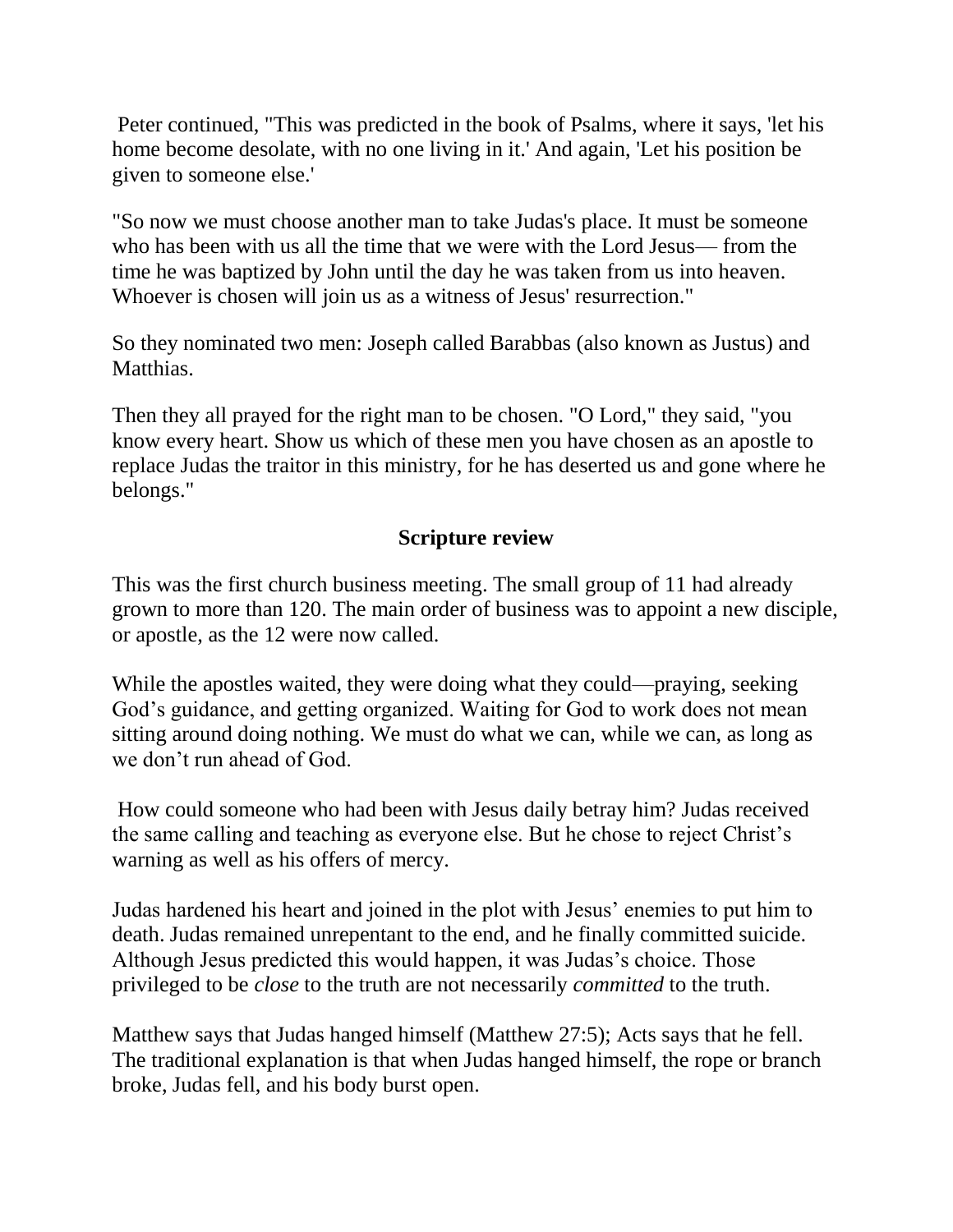# **Others shared the deep love and commitment to Jesus**

# **Acts 1:21-22**

There were many who consistently followed Jesus throughout his ministry on earth. The 12 disciples were his inner circle, but others shared the disciples' deep love for and commitment to Jesus.

There were many who consistently followed Jesus throughout his ministry on earth. The 12 disciples were his inner circle, but others shared the disciples' deep love for and commitment to Jesus.

# **Judas returns the money to the rulers of the Jews**

# **Matthew 27:3-10**

When Judas, who had betrayed him, realized that Jesus had been condemned to die, he was filled with remorse. So he took the thirty pieces of silver back to the leading priests and other leaders.

"I have sinned," he declared, "for I have betrayed an innocent man."

"What do we care?" they retorted. "That's your problem." Then Judas threw the money onto the floor of the Temple and went out and hanged himself. The leading priests picked up the money. "We can't put it in the Temple treasury," they said, "since it's against the law to accept money paid for murder."

After some discussion they finally decided to buy the potter's field, and they made it into a cemetery for foreigners. That is why the field is still called the Field of Blood. This fulfilled the prophecy of Jeremiah that says,

"They took the thirty pieces of silver— the price at which he was valued by the people of Israel— and purchased the potter's field, as the Lord directed."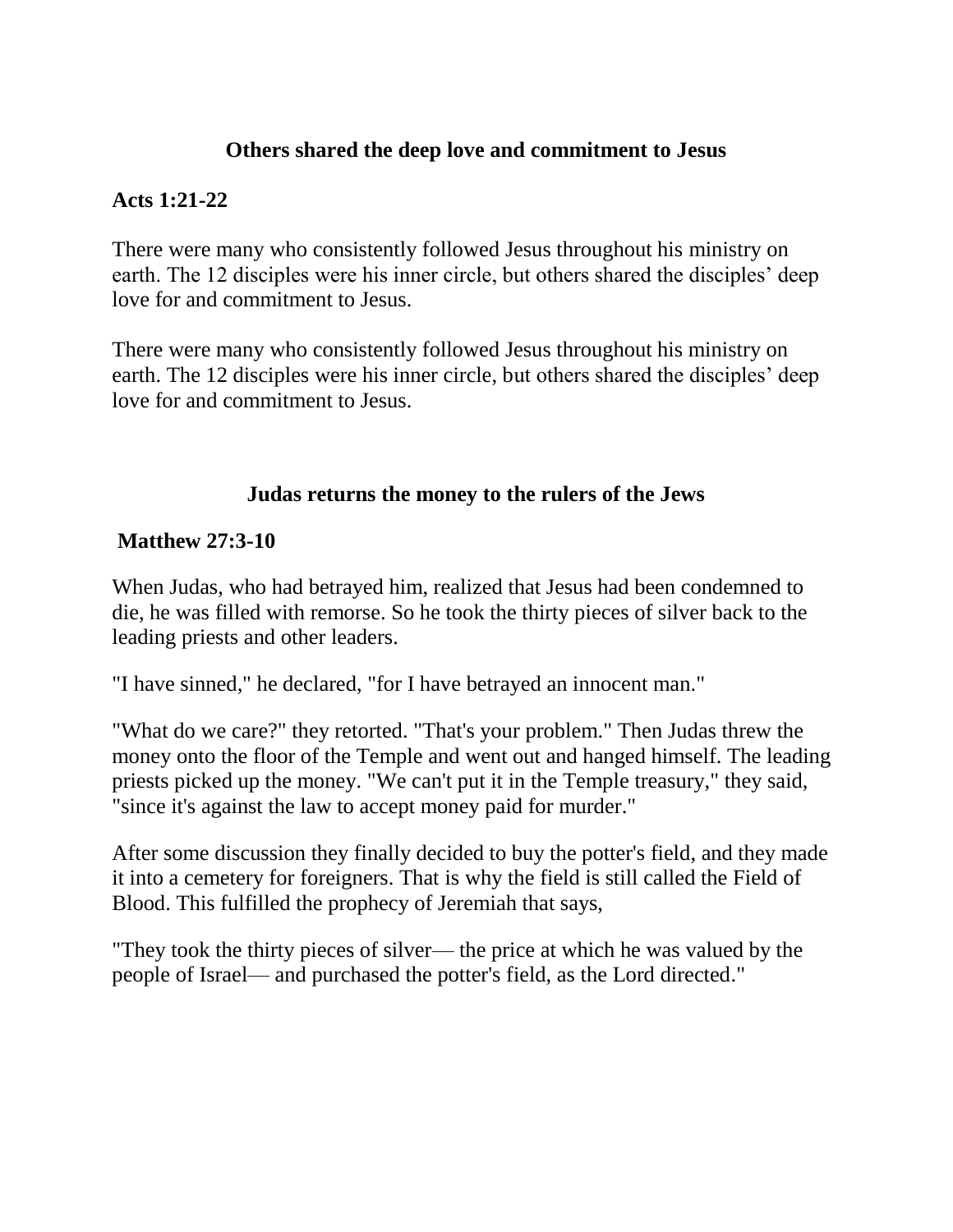#### **Scripture review**

Jesus' formal accuser (see Matthew 26:48 note) wanted to drop his charges, but the religious leaders refused to halt the trial. When he betrayed Jesus, perhaps Judas was trying to force Jesus' hand to get him to lead a revolt against Rome.

This did not work, of course. Whatever his reason, Judas changed his mind, but it was too late. Many of the plans we set into motion cannot be reversed. It is best to think of the potential consequences before we launch into an action we may later regret.

The priests' job was to teach people about God and act as intercessors for them, helping administer the sacrifices to cover their sins. Judas returned to the priests, exclaiming that he had sinned.

Rather than helping him find forgiveness, however, the priests said, "That's your responsibility." Not only had they rejected the Messiah, they had rejected their role as priests.

According to Matthew, Judas hanged himself. Acts 1:18, however, says that he fell and burst open. The best explanation is that the limb from which he was hanging broke, and the resulting fall split open his body.

These chief priests felt no guilt in giving Judas money to betray an innocent man, but when Judas returned the money, the priests couldn't accept it because it was wrong to accept blood money—payment for murder! Their hatred for Jesus had caused them to lose all sense of justice

This prophecy is found specifically in Zech. 11:12-13, but may also have been taken from Jeremiah 17:2-3; Jeremiah 18:1-4; Jeremiah 19:1-11; or Jeremiah 32:6- 15. In Old Testament times, Jeremiah was considered the collector of some of the prophets' writings, so perhaps his name is cited rather than Zechariah.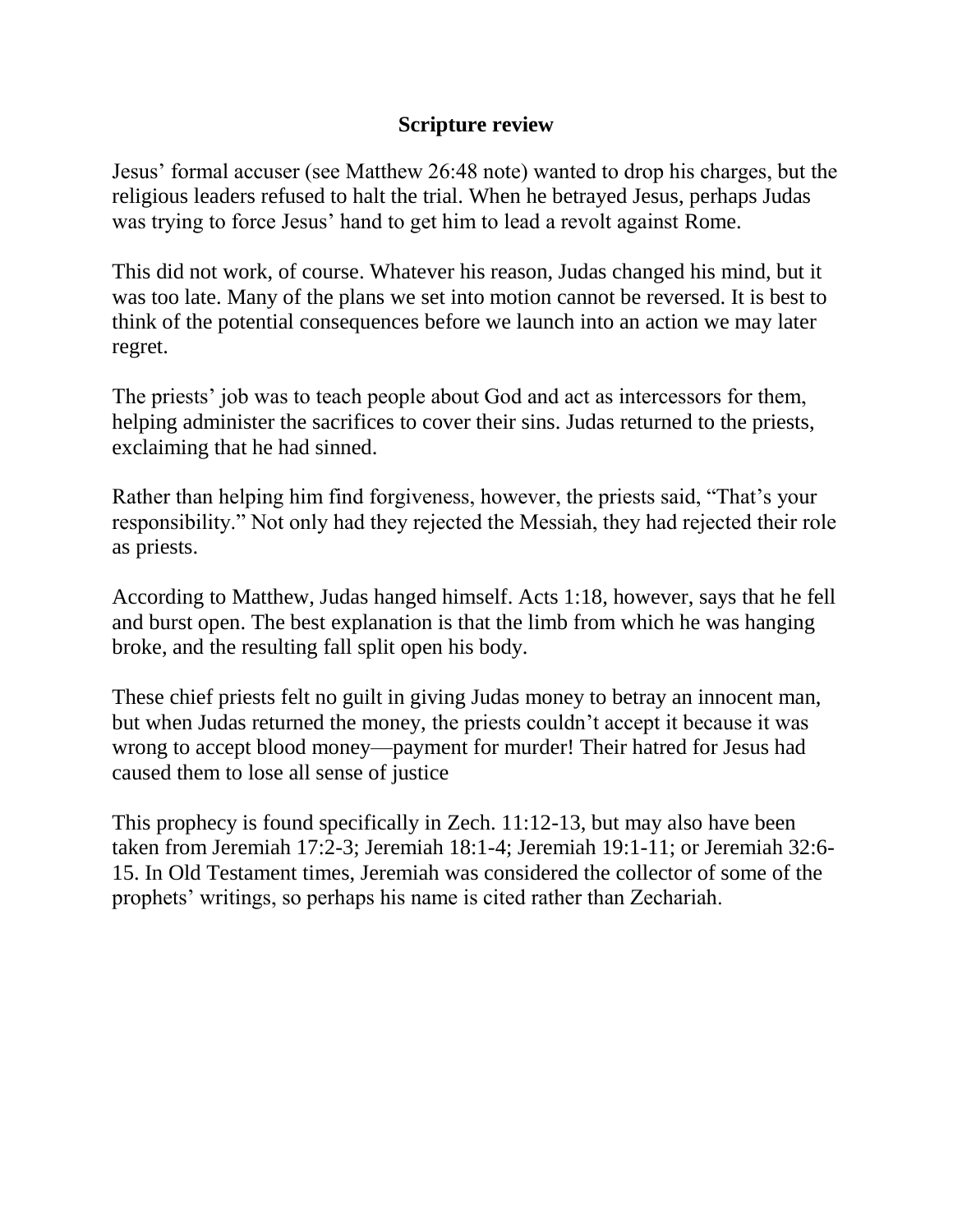### **Prophecies concerning Judas**

#### **Matthew 26:21-25**

While they were eating, he said, "The truth is, one of you will betray me."

Greatly distressed, one by one they began to ask him, "I'm not the one, am I, Lord?"

He replied, "One of you who is eating with me now will betray me. For I the Son of Man, must die, as the Scriptures declared long ago. But how terrible it will be for my betrayer. Far better for him if he had never been born!"

Judas, the one who would betray him, also asked, "Teacher, I'm not the one, am I?"

And Jesus told him, "You have said it yourself."

In Jesus' time, some food was eaten from a common bowl into which everyone dipped their hand.

# **David predicted betrayal**

# **Acts 1:16**

"Brothers, it was necessary for the Scriptures to be fulfilled concerning Judas, who guided the Temple police to arrest Jesus. This was predicted long ago by the Holy Spirit, speaking through King David.

How could someone who had been with Jesus daily betray him? Judas received the same calling and teaching as everyone else. But he chose to reject Christ's warning as well as his offers of mercy. Judas hardened his heart and joined in the plot with Jesus' enemies to put him to death. Judas remained unrepentant to the end, and he finally committed suicide. Although Jesus predicted this would happen, it was Judas's choice. Those privileged to be *close* to the truth are not necessarily *committed* to the truth